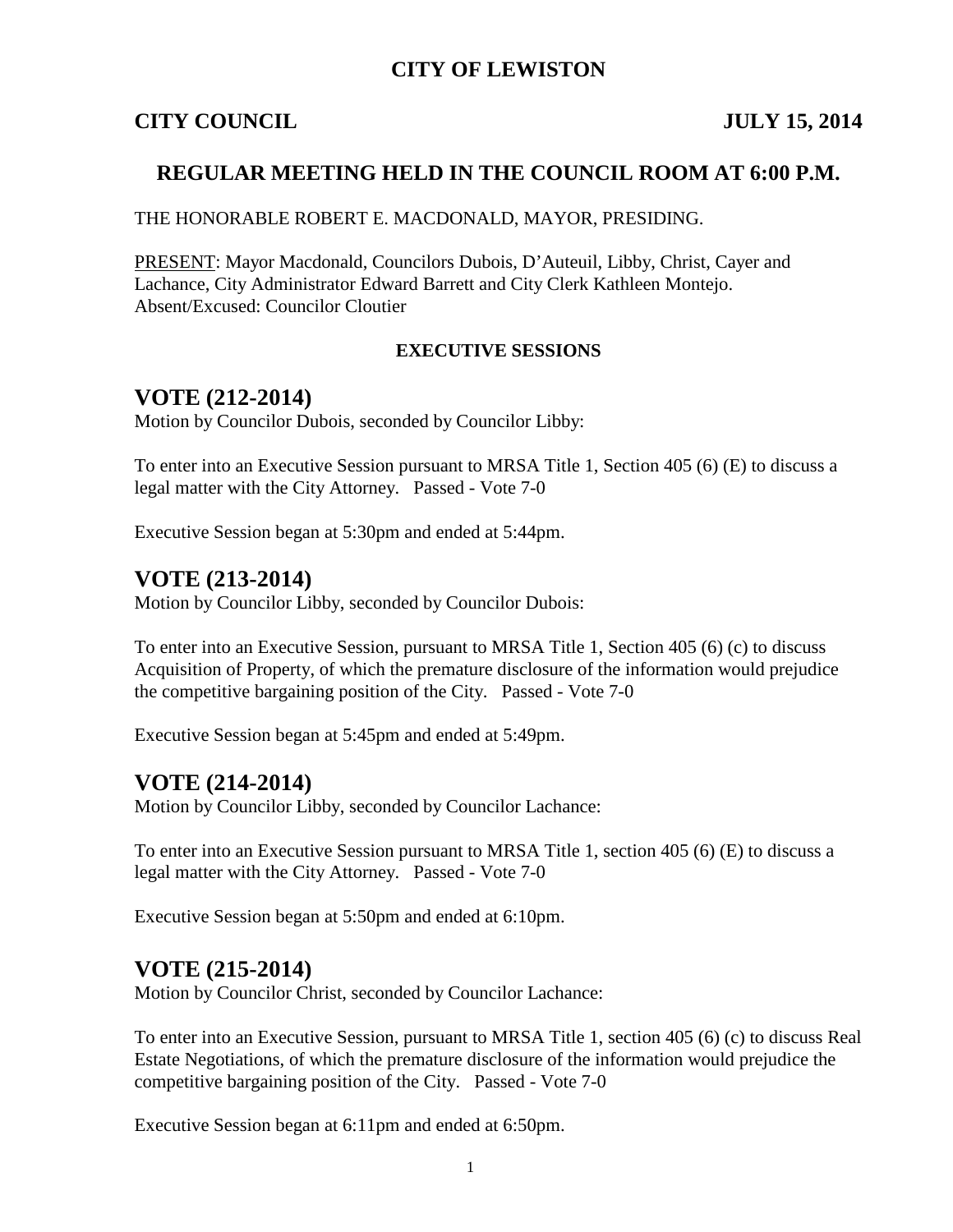## THE HONORABLE ROBERT E. MACDONALD, MAYOR, PRESIDING.

PRESENT: Mayor Macdonald, Councilors Dubois, D'Auteuil, Libby, Christ, President Cayer and Lachance, City Administrator Edward Barrett and City Clerk Kathleen Montejo. Absent/Excused: Councilor Cloutier

Pledge of Allegiance to the Flag. Moment of Silence.

## **PRESENTATION OF THE ALFRED A. PLOURDE MEMORIAL SCHOLARSHIP**

The scholarship was presented by City Council President Cayer to Lewiston High School senior Brianna Wilson, who plans to attend Bates College. Mrs. Plourde spoke of the important of hard work and community service and encouraged Brianna to stay involved with the Lewiston community while a student at Bates.

## **APPOINTMENT OF MEMBERS TO THE LEWISTON YOUTH ADVISORY COUNCIL FOR 2014-2015 YEAR**

The incoming members of the LYAC were announced and those present received certificates of appointment: Nairus Abdullahi, Eric Hall, Margaruette Seguin, Kalgaal Issa, Aida Vassell, Deni Federico, Zahida Sheikh, Amanda Alberda, Courtney Caouette, Zhafiya Dualeh, and Jazlyn Dumas.

## **PRESENTATION OF SPIRIT OF AMERICA AWARD**

Androscoggin County Commissioner Elaine Makas presented a Spirit of America award to the City of Lewiston for volunteerism. The Mayor accepted the award on behalf of the City.

## **PUBLIC COMMENT PERIOD**

Edward Berube presented a petition signed by 150 people requesting services in Kennedy Park such as a drinking fountain, picnic tables and restrooms. Robinson Eastman of 73 Howard Street thanked the Mayor and Councilors for their support regarding the issue of his mail delivery and noted the positive growth in Lewiston. Charles Soule of 135 Bartlett Street said he appreciates the ATF, Police and Sheriff's Departments for cleaning up the drugs in the downtown area. Don Arel spoke about his land and letting friends use the property for ATV riding, camping, etc. He commented the city has issued him a citation for operating an unlicensed business at this property. He will meet with the Mayor later in the week to review. Mr. Berry of 93 Pierce Street said he has three kids and cannot find anything to do with his kids in the downtown that is safe. He said he works full time and has no money and cannot find a safe place for them to play.

## **AUTHORIZATION TO ACCEPT TRANSFER OF FORFEITURE FUNDS**

# **VOTE (216-2014)**

Motion by Councilor Cayer, seconded by Councilor Libby: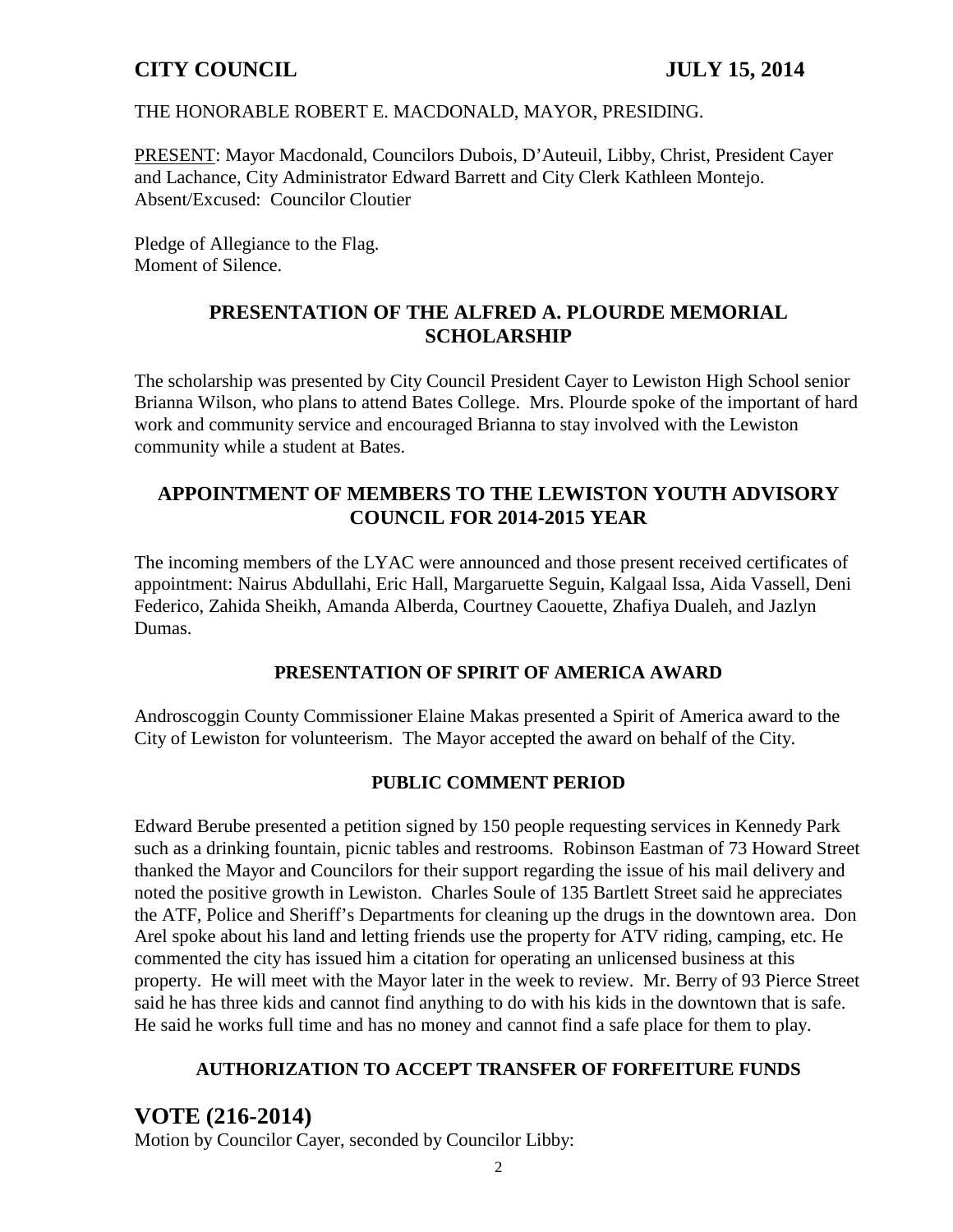That pursuant to Title 15, Maine Revised Statutes Annotated, Section 5824(3) and Section 5822(4)(A), the City Council hereby acknowledges and approves of the transfer of items as outlined on the attached listing, less administrative fees or any portion thereof, in the cases of US Department of Justice Drug Enforcement Administration vs the cases outlined on the attached listing. Being funds forfeited pursuant to court process. It is further acknowledged that these funds shall be credited to the 'City of Lewiston Drug Enforcement Program' account. Passed - Vote 7-0

## **RESOLVE ACCEPTING DONATIONS FOR THE PURPOSE OF SPONSORING PERFORMING ARTS PROGRAMS FOR CHILDREN WITHIN THE LEWISTON AND AUBURN AREA**

# **VOTE (217-2014)**

Motion by Councilor Cayer, seconded by Councilor Libby:

To adopt the Resolve accepting donations for the purpose of sponsoring performing arts programs for children in the Lewiston and Auburn area:

Whereas, The Lewiston Recreation Services Division and the Auburn Recreation Department combine efforts to bring the Wednesdays In The Park program to both Communities; and

Whereas,Wednesdays In The Park celebrates it's thirty-fifth season of performing arts this year; and

Whereas, for four weeks during the summer months, various performers will entertain hundreds of children at different park sites throughout Lewiston and Auburn; and

Whereas, local businesses and organizations donate funds to support the entire operating budget for the Wednesdays In The Park program;

Now, therefore, be it Resolved by the City Council of the City of Lewiston that the City Administrator is authorized to accept the donations and promotion from the following local businesses and organizations that will allow the Wednesdays In The Park Program to operate.

2014 WEDNESDAYS IN THE PARK SPONSORS ACA Dr. Paul Fortier Chapter 52 \$175 Franco American War Veterans Inc. Post 31 \$50 Great Falls Security Systems \$50 Lewiston Youth Activity Fund Inc. \$500 Lewiston Housing Authority \$25 Liberty Mutual \$1,000 Mechanics Savings Bank \$250 Past Time Club \$200 Total \$2250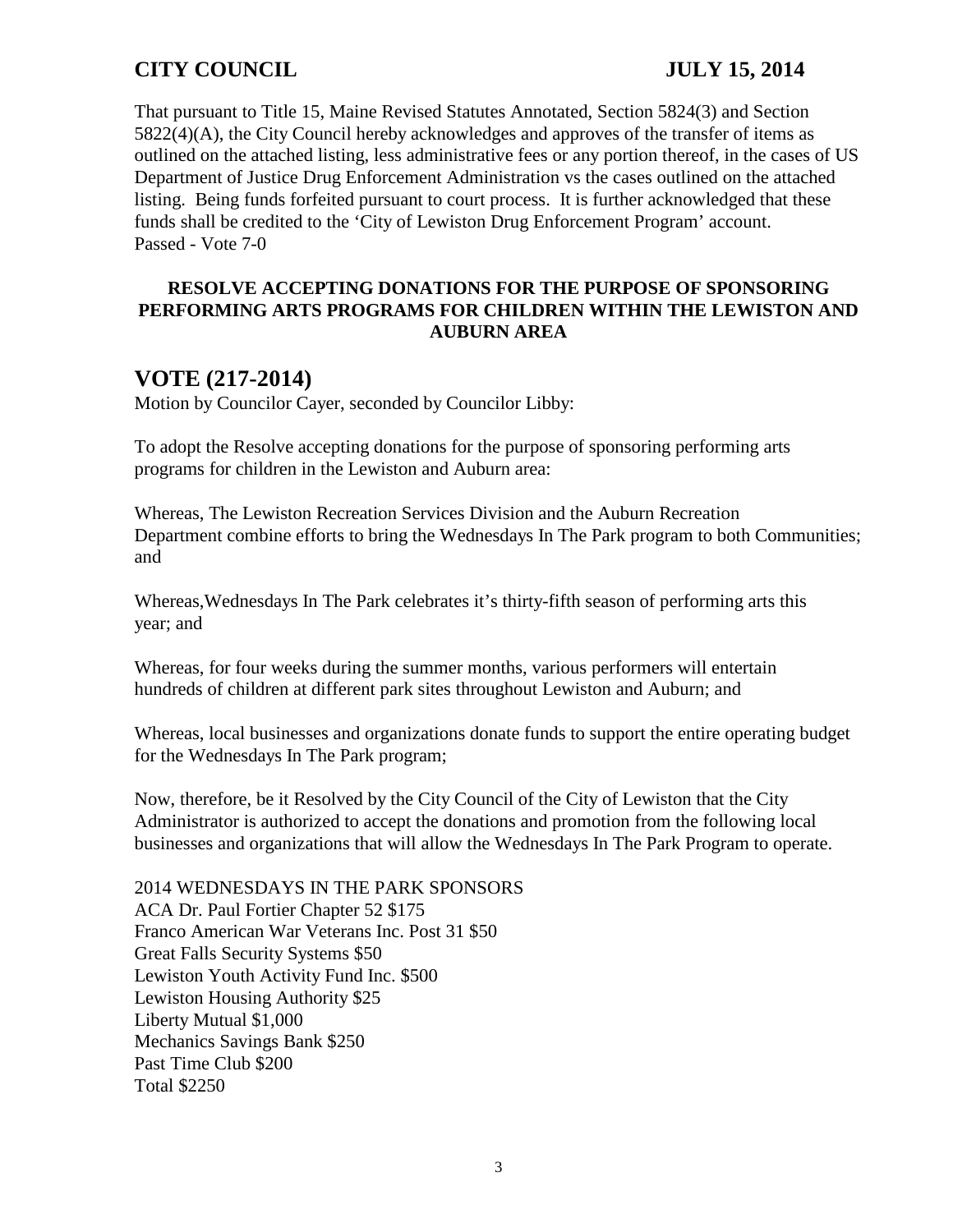Be it Further Resolved that the City Council expresses its thanks and appreciation to local businesses and organizations that have contributed funding and promotion to make this program possible.

Passed - Vote 7-0

## **PUBLIC HEARING FOR SHE DOESN'T LIKE GUTHRIES, 115 MIDDLE STREET**

Mayor Macdonald opened the public hearing to receive citizen input and comment. No members of the public spoke for or against this issue. Mayor Macdonald then closed the hearing.

# **VOTE (218-2014)**

Motion by Councilor Christ, seconded by Councilor Libby:

To grant a Special Amusement permit for live entertainment to She Doesn't Like Guthries, 115 Middle Street. Passed - Vote 7-0

## **PUBLIC HEARING FOR IRISH TWINS PUB, 743 MAIN STREET**

Mayor Macdonald opened the public hearing to receive citizen input and comment. No members of the public spoke for or against this issue. Mayor Macdonald then closed the hearing.

# **VOTE (219-2014)**

Motion by Councilor Lachance, seconded by Councilor Christ:

To grant a Special Amusement permit for live entertainment to Irish Twins Pub, 743 Main Street. Passed - Vote 7-0

## **PUBLIC HEARING FOR ACME SOCIAL CLUB, INC., 255 PARK STREET**

Mayor Macdonald opened the public hearing to receive citizen input and comment. No members of the public spoke for or against this issue. Mayor Macdonald then closed the hearing.

## **VOTE (220-2014)**

Motion by Councilor Libby, seconded by Councilor Cayer:

To grant a Special Amusement permit for live entertainment to The Acme Social Club, Inc., 255 Park Street. Passed - Vote 7-0

## **PUBLIC HEARING FOR AN OUTDOOR ENTERTAINMENT PERMIT FOR GREAT FALLS BALLOON FESTIVAL**

Mayor Macdonald opened the public hearing to receive citizen input and comment. No members of the public spoke for or against this issue. Mayor Macdonald then closed the hearing.

# **VOTE (221-2014)**

Motion by Councilor Christ, seconded by Councilor Libby: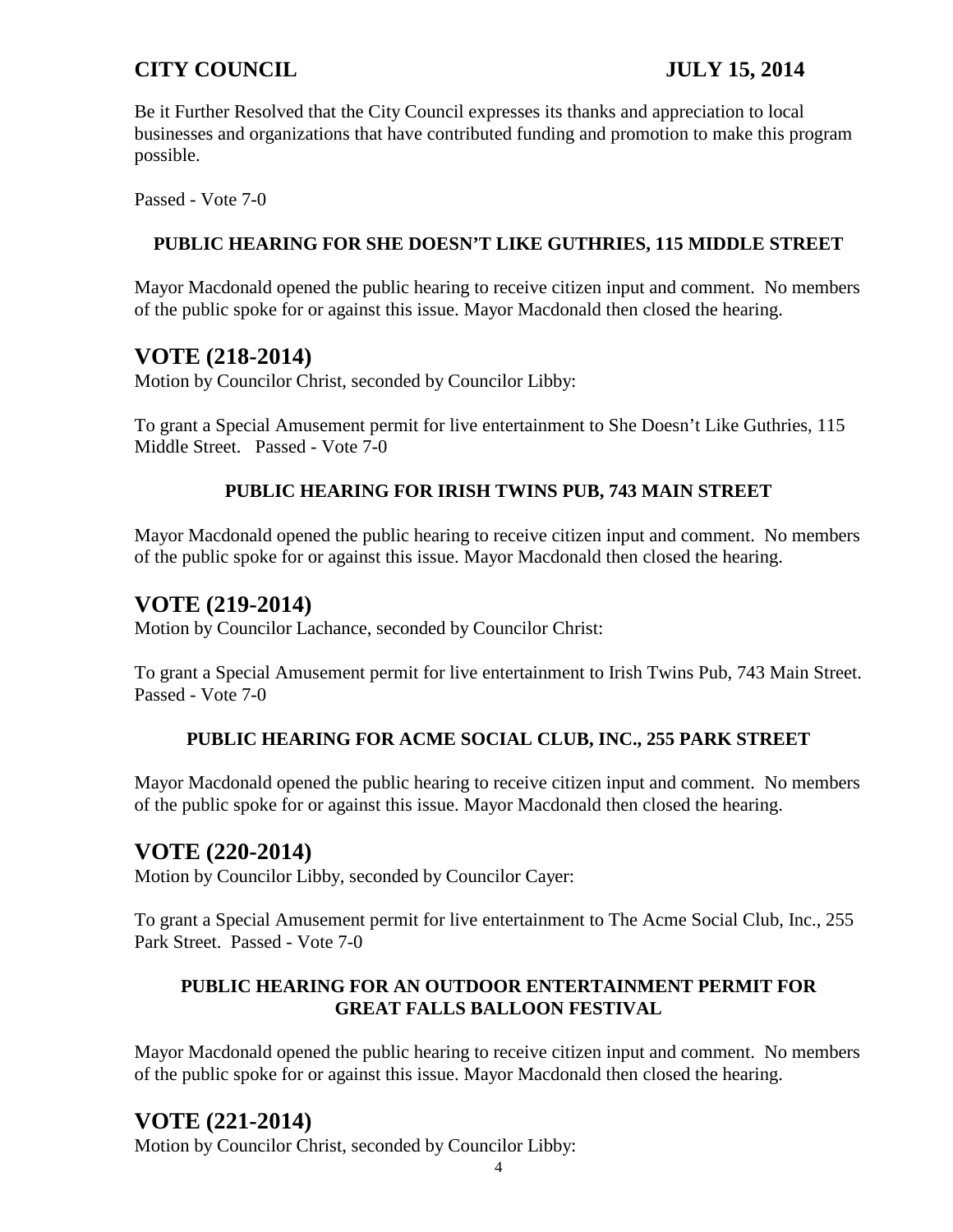To conduct a public hearing on an application for an outdoor entertainment event for the Great Falls Balloon Festival, and to grant a permit for an Outdoor Entertainment Event, as required by the City Code of Ordinances, Chapter 10, Article 1, Section 10-3, to the Great Falls Balloon Festival Committee for outdoor music concerts for the annual Festival to be held at Simard-Payne Memorial Park on August 15-17, 2014, contingent upon positive recommendations from the Recreation Department, Police Department, Fire Department, Code/Health Officer and Land Use Inspector regarding compliance with all regulations and compliance with all City ordinances. Passed – Vote 7-0

## **AMENDMENTS TO THE GENERAL ASSISTANCE POLICY REGARDING OVERALL MAXIMUM LEVELS OF ASSISTANCE**

# **VOTE (222-2014)**

Motion by Councilor Libby, seconded by Councilor Christ:

That the overall maximum amounts allowed for general assistance expenses in the General Assistance Policy, for persons eligible to receive assistance in accordance with the standards of eligibility, be amended and adopted in accordance with state and federal regulations, and to further amend the General Assistance Policy by deleting the references to "additional crematory fees". Passed - Vote 7-0

## **AMENDMENT TO THE CITY POLICY MANUAL FOR THE CITY PARK USE POLICY**

## **VOTE (223-2014)**

Motion by Councilor Libby, seconded by Councilor Christ:

To adopt the proposed amendments to the Park Use Policy, City Policy Manual, Policy Number 77 regarding a prohibition on smoking in The Mark W. Paradis Park. Passed - Vote 7-0

## **ORDER AUTHORIZING THE CITY ADMINISTRATOR TO ACCEPT EASEMENTS FROM BROOKFIELD WHITE PINE HYDRO LLC, MUSEUM LA, AND M & B REALTY COMPANY FOR THE PURPOSE OF ESTABLISHING A PUBLIC WAY – BEECH STREET**

## **VOTE (224-2014)**

Motion by Councilor Lachance, seconded by Councilor Christ:

To approve the Order authorizing the City Administrator to accept easements from the Brookfield White Pine Hydro LLC, Museum LA, and M & B Realty Company for the purpose of establishing a public way – Beech Street:

Whereas, the Riverfront Island Master Plan and, more specifically, the concept plan for improvements to Simard Payne Park, identify the Beech Street extension from Oxford Street toward the river as a major point of vehicle access to the Park and adjacent properties; and

Whereas, while it appears that the City may have been asked or had considered establishing this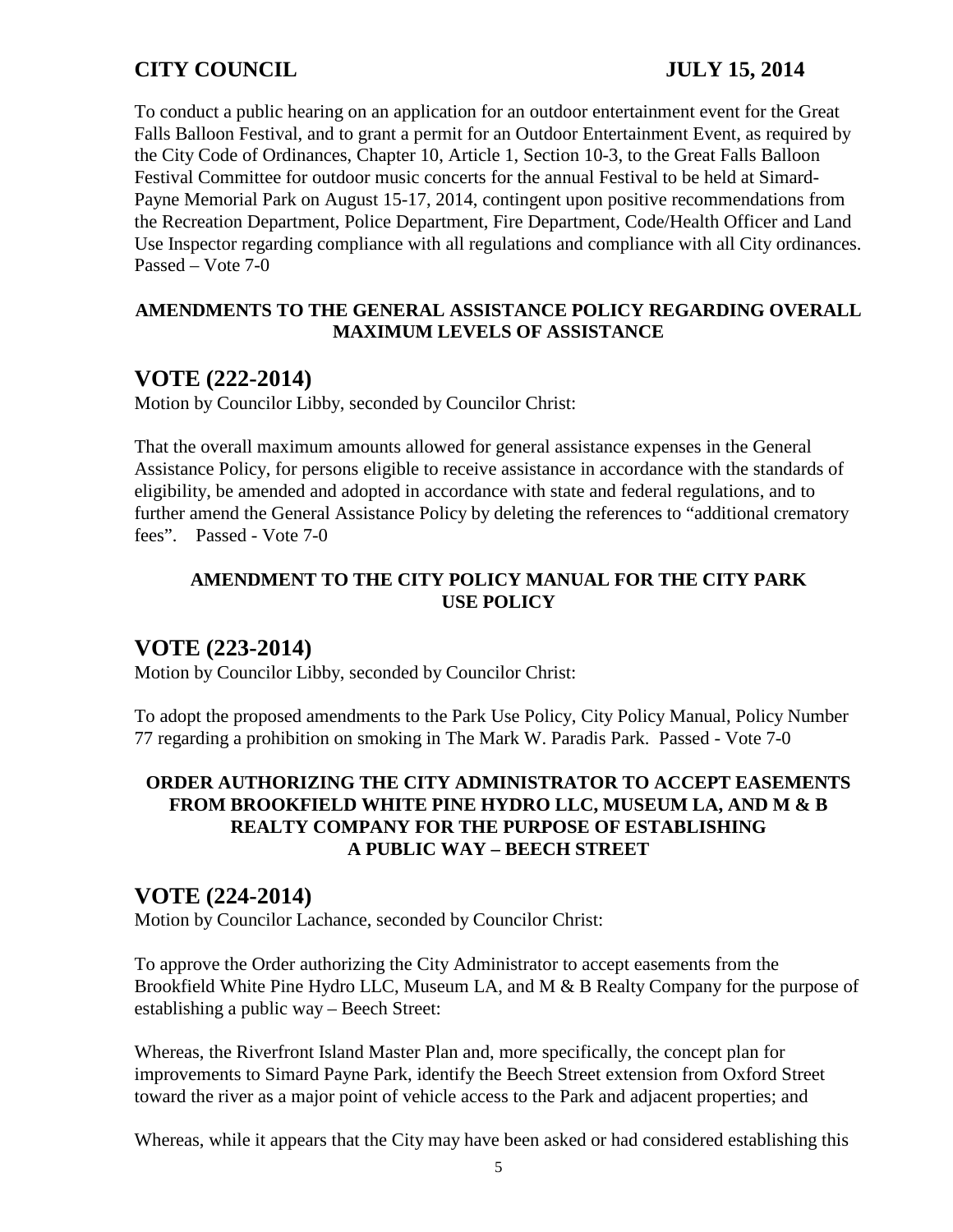section of Beech Street as a public way many years ago, it is not clear whether this was actually accomplished; and

Whereas, this section of Beech Street has been used by the public and adjacent property owners for many years to access the park, the pedestrian bridge across the Androscoggin, and other adjacent properties; and

Whereas, ownership of this "street" is not totally clear and appears to be shared by a variety of property owners, all of whom have a presumptive right of access to their properties via this "street;" and

Whereas, in order to continue to implement the City's park and master plans, it is necessary for the City to establish a public way; and

Whereas, to this end, three of the owners, Brookfield, Museum LA, and M&B Realty, have agreed to grant the City the necessary easements for a public way; and

Whereas, accepting these easements will be a step forward toward providing public access to the park, allowing the city to eventually undertake bridge and street improvements, and assisting all property owners in becoming compliant with the City's land development code;

Now, therefore, be It Ordered by the City Council of the City of Lewiston that the City Administrator is hereby authorized, on behalf of the City of Lewiston, to Accept Easements from Brookfield White Pine Hydro LLC, Museum LA, and M&B Realty Company for the Purpose of Establishing a Public Way along the so called Beech Street Extension running from Oxford Street toward the Androscoggin River, such easements to be substantially in the form as attached hereto, and to execute any documents necessary for accepting such easements.

Passed - Vote 7-0

## **ORDER AUTHORIZING THE CITY ADMINISTRATOR TO ACCEPT THE DONATION OF PROPERTY FROM THE FRANKLIN PROPERTY TRUST – BEECH STREET**

# **VOTE (225-2014)**

Motion by Councilor Cayer, seconded by Councilor Lachance:

To approve the Order authorizing the City Administrator to accept the donation of property from the Franklin Property Trust – Beech Street:

Whereas, the Riverfront Island Master Plan and, more specifically, the concept plan for improvements to Simard Payne Park, identify the Beech Street extension from Oxford Street toward the river as a major point of vehicle access to the Park and adjacent properties; and

Whereas, in order to continue to implement the City's park and master plans, it is necessary for the City to establish a public way; and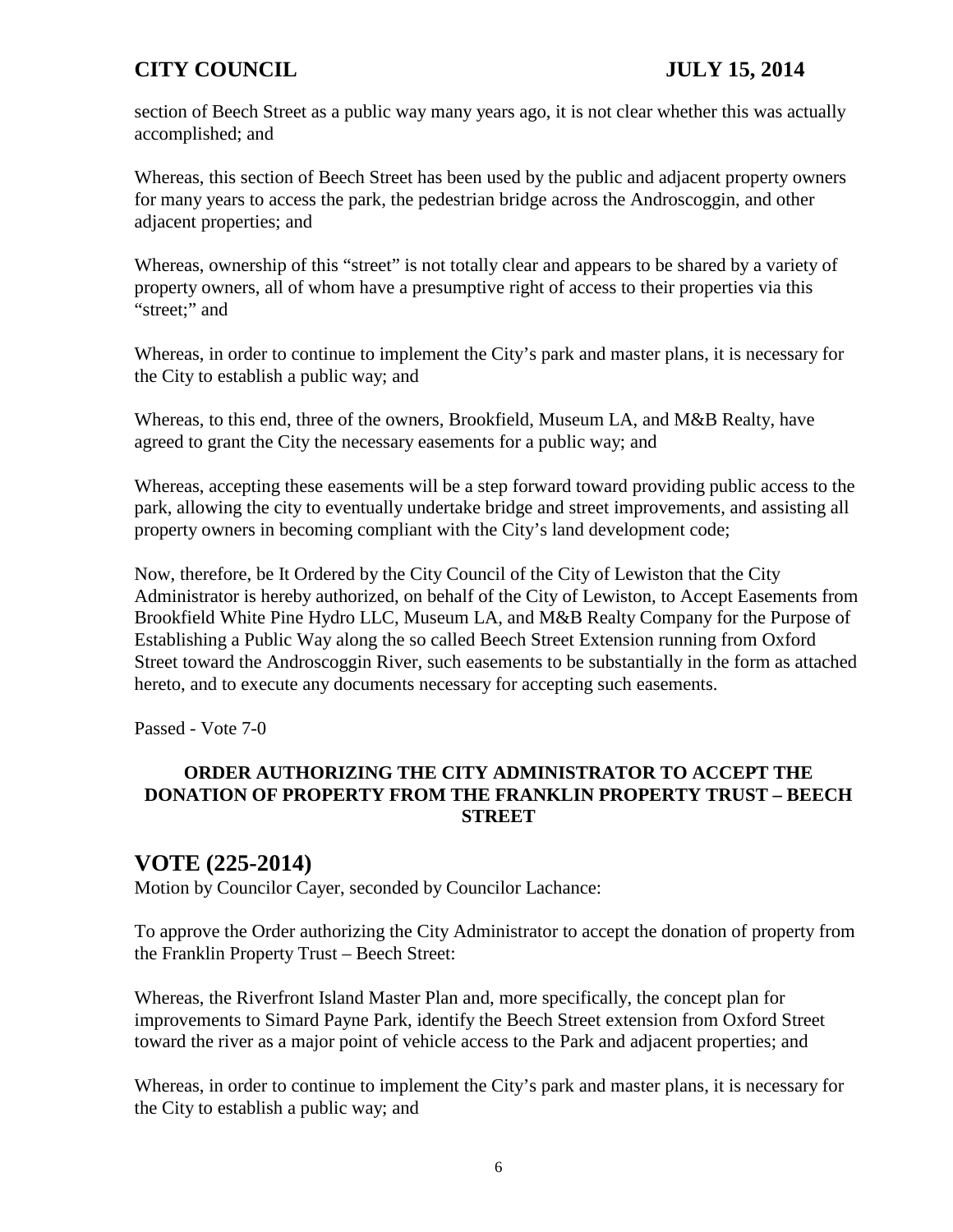Whereas, to this end, Franklin Property Trust, LLC has agreed to donate its interests in the public way to the City without conditions; and

Whereas, accepting this unconditional gift will be a step forward toward providing public access to the park, allowing the City to eventually undertake bridge and street improvements, and assisting all property owners in becoming compliant with the City's land development code;

Now, therefore, be It Ordered by the City Council of the City of Lewiston that the City, pursuant to 30-A M.R.S. § 5655, hereby accepts the unconditional gift of Franklin Property Trust, LLC's interest in the so-called Beech Street Extension.

Passed - Vote 7-0

## **ORDER AUTHORIZING THE CITY ADMINISTRATOR TO ENTER INTO AN AGREEMENT WITH THE UNITED STATES GOVERNMENT REGARDING H.O.M.E. FUNDS**

# **VOTE (226-2014)**

Motion by Councilor Libby, seconded by Councilor Dubois:

To postpone this item to the August 12, 2014 City Council meeting. Passed - Vote 7-0

## **RESOLVE SUPPORTING ADDING ADDITIONAL MEMBERS TO THE LEWISTON-AUBURN BIKE-PED COMMITTEE**

# **VOTE (227-2014)**

Motion by Councilor Libby, seconded by Councilor Cayer:

To approve the Resolve supporting adding additional members to the Lewiston-Auburn Bike-Ped Committee:

Whereas, Lewiston and Auburn jointly created a Bike-Ped Committee in 2012; and

Whereas, this Committee has been very active and, among other things, has developed a complete streets policy for the cities that was subsequently adopted and has been nationally recognized; and

Whereas, the Committee is actively involved in a variety of projects including the Lewiston Lower Rail Trail, the Safe Routes to School Program, and participating in the review of various transportation projects; and

Whereas, sufficient interest exists in the Committee that it is recommending that its current voting membership be expanded by adding additional residents as well as a representative of an organization with a primary interest in the area of health and wellness;

Now, therefore, be It Resolved by the City Council of the City of Lewiston that subject to the concurrence of the City Council of the City of Auburn, we approve expanding the voting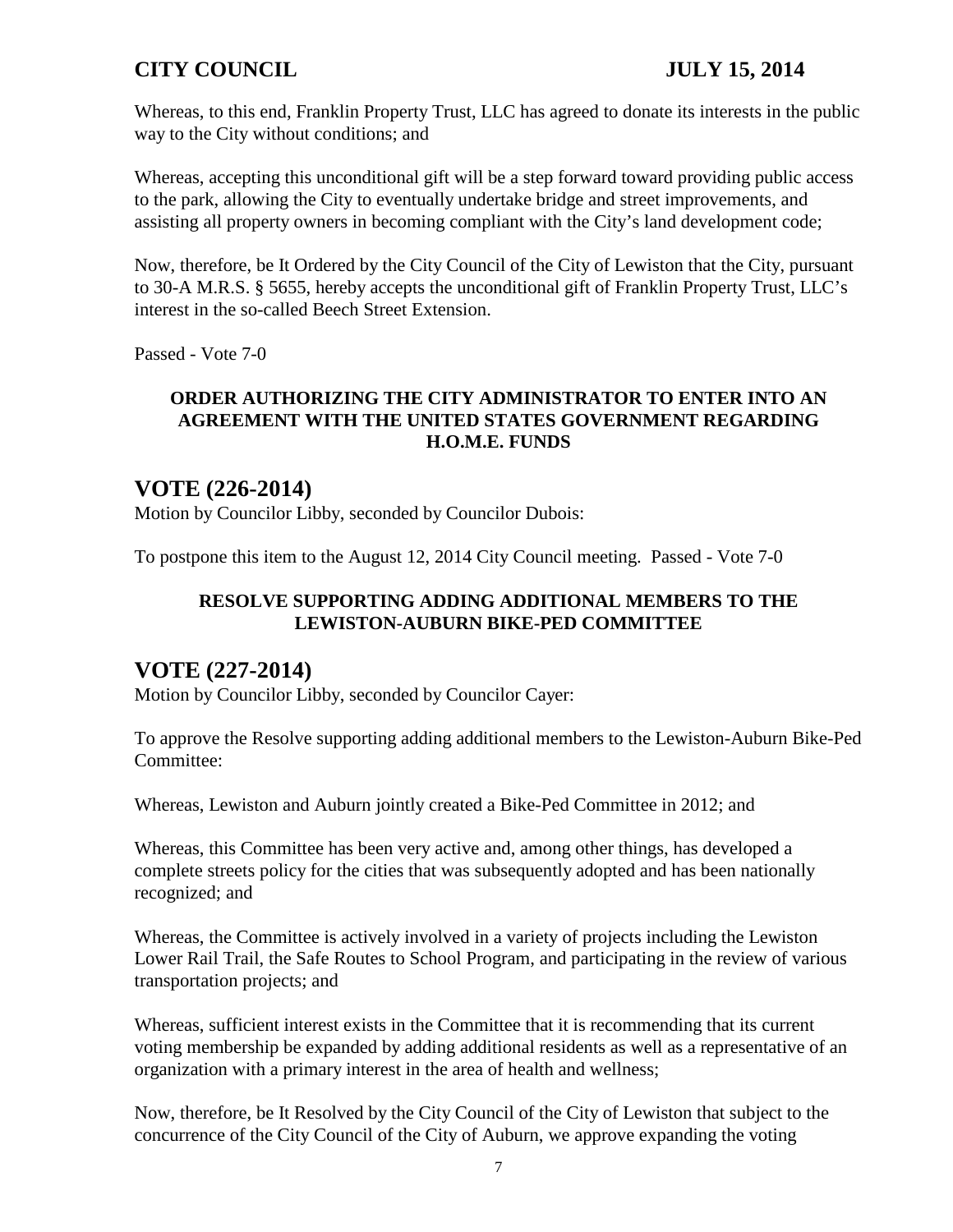membership of the Lewiston-Auburn Bike Ped Committee through adding one more resident of the City of Auburn, to be appointed by the Mayor of Auburn, one more resident of the City of Lewiston, to be appointed by the Mayor of Lewiston, and a representative of an organization with a primary interest in areas such as health and wellness, to be appointed by the Chair of the Committee.

Passed - Vote 7-0

## **RECEIPT OF CITY CLERK'S REPORT REGARDING VALID SIGNATURES FOR THE CITIZEN INITIATIVE PETITION REGARDING THE REPEAL OF THE ST. LAURENT HOUSING ASSOCIATES JOINT DEVELOPMENT AGREEMENT**

# **VOTE (228-2014)**

Motion by Councilor Cayer, seconded by Councilor Christ:

To accept the City Clerk's report regarding verified petition signatures for the petition to Repeal the St. Laurent Housing Associates Joint Development Agreement. Passed - Vote 7-0

## **REPORTS AND UPDATES**

Status of DHHS Guidance on Assistance to Undocumented Immigrants – The City Administrator provided background information on the lawsuit that was filed by the Cities of Portland and Westbrook and the Maine Municipal Association against the State for clarification regarding the municipal reimbursement for GA expenses to undocumented immigrants. This could possibly take several months to be resolved. The Mayor then opened the floor for public comment and seven people addressed the Council all in support of continued financial assistance for undocumented immigrants, noting they are refugees from various countries and they are in transit. Many provided extremely personal stories of their situations in their home countries and why they fled.

## **OTHER BUSINESS**

No other business was presented at this time.

## **EXECUTIVE SESSIONS**

# **VOTE (229-2014)**

Motion by Councilor Dubois, seconded by Councilor Lachance:

To enter into an Executive Session pursuant to MRSA Title 1, section 405 (6) (c) to discuss an Economic Development issue of which the premature disclosure of the information would prejudice the competitive bargaining position of the City. Passed - Vote 7-0

Executive Session began at 9:10pm and ended at 9:34pm.

# **VOTE (230-2014)**

Motion by Councilor Libby, seconded by Councilor D'Auteuil: